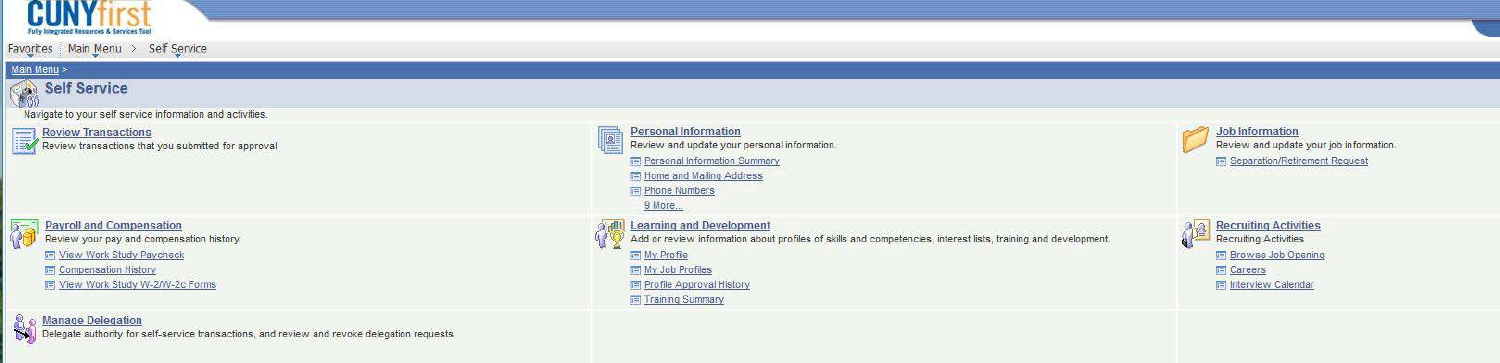

Favorites ... Main Menu > Self Service > Personal Information

**Wain Menu > Self Service >**<br>**Niligial Personal Information** 

Review and update your personal information.

Email Addresses Add or update your email addresses.



Update your marital status.





**Emergency Contacts 11: Add or update your emergency contact information.** 







Add or update ethnic groups, or specify your primary ethnic group.

### Veteran Status

**I.I::** Add or update protected veteran status, and identify classifications of which you belong to.

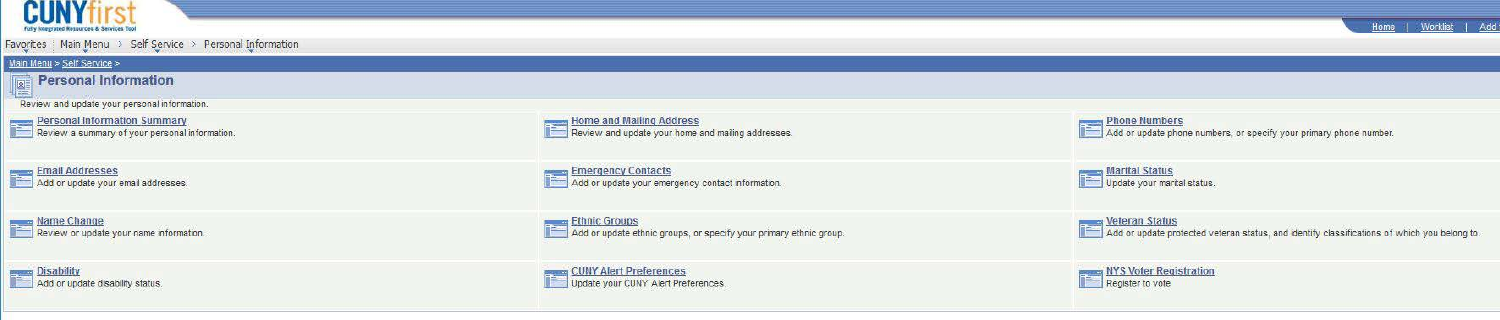

## **Ethnicity**

CUNY is subject to certain governmental recordkeeping and reporting requirements for the administration of civil rights laws and regulations. In order to comply with these laws, CUNY invites employees to voluntarily self-identify their race or ethnicity. Submission of this information is voluntary and refusal to provide it will not subject you to any adverse treatment. The information obtained will be kept confidential and may only be used in accordance with the provisions of applicable laws, executive orders, and regulations, including those that require the information to be summarized and reported to the federal government for civil rights enforcement. When reported, data will not identify any specific individual.

| Questions 1 & 2                                              |                    |
|--------------------------------------------------------------|--------------------|
| 1) Are you Hispanic or Latino?                               | Detail             |
| Yes                                                          |                    |
| <b>No</b>                                                    |                    |
| 2) What is your Race or Ethnicity? Select any<br>that apply. | Detail             |
| American Indian or Alaska Native                             |                    |
| Asian                                                        |                    |
| <b>Black or African American</b>                             |                    |
| <b>Italian American</b>                                      |                    |
| Native Hawaiian or Other Pacific Islander                    |                    |
| <b>Puerto Rican</b>                                          |                    |
| White                                                        |                    |
|                                                              | Update Information |
| <b>Question 3</b>                                            |                    |
| 3) What is your Ancestry or Ethnicity?                       |                    |
| <b>Ethnic Groups</b>                                         |                    |
| <b>Ethnic Croup</b>                                          | <b>Nelete</b>      |

Update Information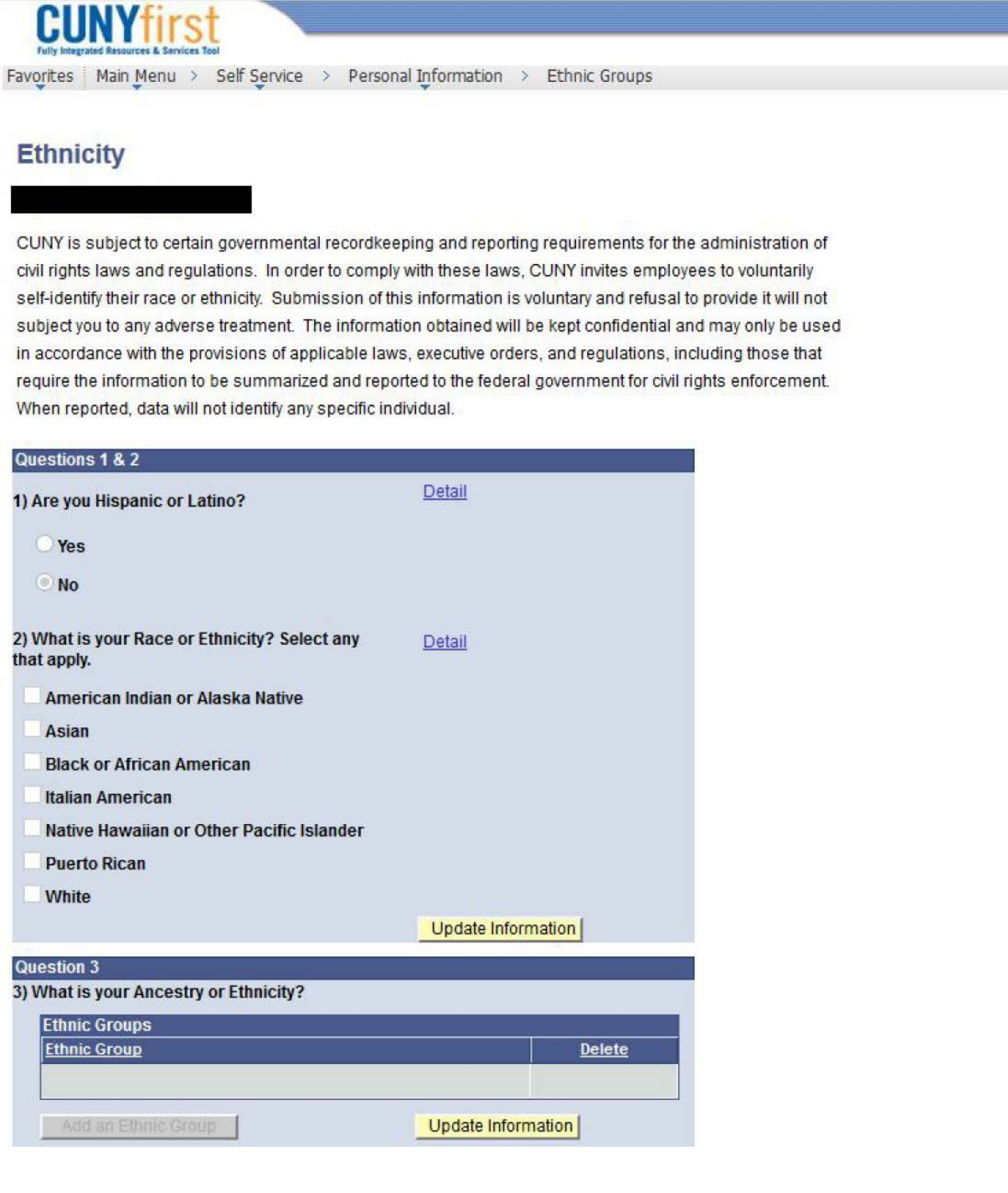#### **Veteran Status**

#### · Definitions

This employer is a Government contractor subject to the Vietnam Era Veterans' Readjustment Assistance Act of 1974, as amended by the Jobs for Veterans Act of 2002, 38 U.S.C. 4212 (VEVRAA), which requires Government contractors to take affirmative action to employ and advance in employment. (1) disabled veterans; (2) recently separated veterans; (3) active duty wartime or campaign badge veterans; and (4) Armed Forces service medal veterans. These classifications are defined as follows:

. A "disabled veteran" is one of the following:

- . a veteran of the U.S. military, ground, naval or air service who is entitled to compensation (or who but for the receipt of military retired pay would be entitled to compensation) under laws administered by the Secretary of Veterans Affairs; or
- · a person who was discharged or released from active duty because of a service-connected disability.
- . A "recently separated veteran" means any veteran during the three-year period beginning on the date of such veteran's discharge or release from active duty in the U.S. military, ground, naval, or air service.
- . An "active duty wartime or campaign badge veteran" means a veteran who served on active duty in the U.S. military, ground, naval or air service during a war, or in a campaign or expedition for which a campaign badge has been authorized under the laws administered by the Department of Defense.
- . An "Armed Forces service medal veteran" means a veteran who, while serving on active duty in the U.S. military, ground, naval or air service, participated in a United States military operation for which an Armed Forces service medal was awarded pursuant to Executive Order 12985.

Protected veterans may have additional rights under USERRA - the Uniformed Services Employment and Reemployment Rights Act. In particular, If you were absent from employment in order to perform service in the uniformed service, you may be entitled to be reemployed by your employer in the position you would have obtained with reasonable certainty if not for the absence due to service. For more information, call the U.S. Department of Labor's Veterans Employment and Training Service (VETS), toll-free, at 1-866-4-USA-DOL.

#### **Self-Identification**

As a Government contractor subject to VEVRAA, we are required to submit a report to the United States Department of Labor each year identifying the number of our employees belonging to each specified "protected veteran" category. If you believe you belong to any of the categories of protected veterans listed above, please indicate by selecting the appropriate option below.

 $\bigcirc$  i belong to the following classifications of protected veterans (choose all that apply):

**Disabled Veteran** 

Recently Separated Veteran

Active Duty Wartime or Campaign Badge Veteran

Armed Forces Service Medal Veteran

 $\bigcirc$  I am a protected veteran, but I choose not to self-identify the classifications to which I belong.

I am NOT a protected veteran.

I am NOT a veteran.

Military Discharge Date:

#### Reasonable Accommodation Notice

If you are a disabled veteran it would assist us if you tell us whether there are accommodations we could make that would enable you to perform the essential functions of the job, including special equipment, changes in the physical layout of the job, changes in the way the job is customarily performed, provision of personal assistance services or other accommodations. This information will assist us in making reasonable accommodations for your disability.

Submission of this information is voluntary and refusal to provide it will not subject you to any adverse treatment. The information provided will be used only in ways that are not inconsistent with the Vietnam Era Veterans' Readjustment Assistance Act of 1974, as amended.

The information you submit will be kept confidential, except that (i) supervisors and managers may be informed regarding restrictions on the work or duties of disabled veterans, and regarding necessary accommodations; (ii) first ald and safety personnel may be informed, when and to the extent appropriate, if you have a condition that might require emergency treatment, and (III) Government officials engaged in enforcing laws administered by the Office of Federal Contract Compilance Programs, or enforcing the Americans with Disabilities Act, may be informed.

**Submit**